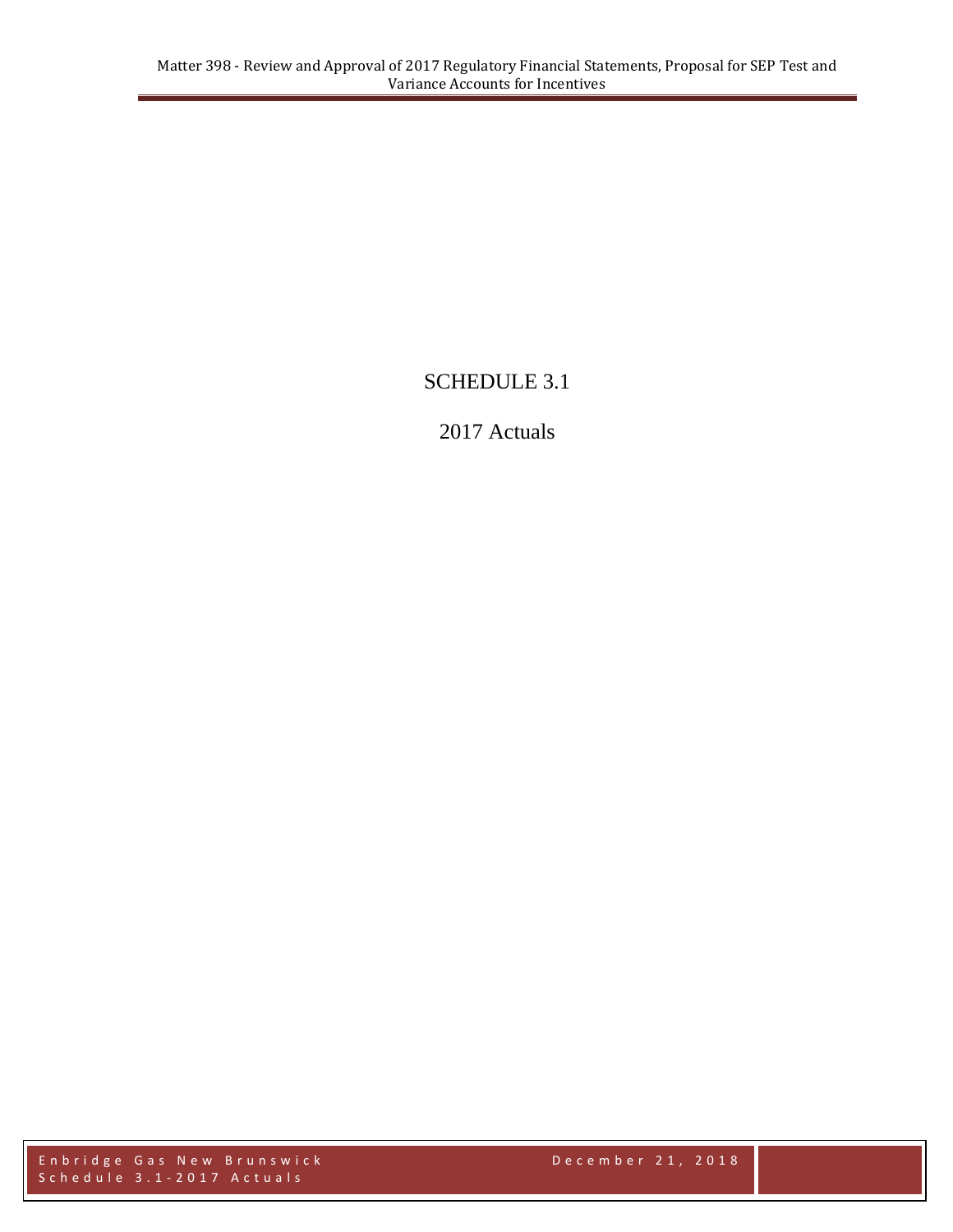Balance Sheet for Regulatory Purposes

For the year ended December 31, 2017

| 1 Notice to Reader: Subject to review by the New Brunswick Energy and Utilities Board                                                            |                           |          |                           |
|--------------------------------------------------------------------------------------------------------------------------------------------------|---------------------------|----------|---------------------------|
| 2 (in thousands of dollars)                                                                                                                      |                           |          |                           |
| 3<br><b>Assets</b>                                                                                                                               | 2017                      |          | 2016                      |
| 4 Regulated Assets                                                                                                                               |                           |          |                           |
| <b>Property, Plant and Equipment (Note 2)</b><br>5<br>6                                                                                          |                           | \$       | 172,455                   |
| 7<br>Gas Distributor Plant in Service - Net (includes AFUDC capitalized during 2017 of \$19.44)                                                  | \$<br>174,580             |          | 473,628                   |
| <b>Construction Work In Progress - Gas Distributor Plant</b><br>8                                                                                | 967                       |          | 1,402                     |
| 9<br><b>Total Property, Plant &amp; Equipment</b><br>10                                                                                          | 175,547                   |          | 173,857<br>475,030        |
| <b>Deferred Charges</b><br>11                                                                                                                    |                           |          |                           |
| Deferred Development Costs - Net (Note 3)<br>12<br>Development O&M Capitalized Costs - Net (Note 4)<br>13<br><b>Total Deferred Charges</b><br>14 | 1,273<br>86,034<br>87,307 |          | 1,056<br>88,826<br>89,882 |
| <b>Short Term Investments</b><br>15                                                                                                              | 2,965                     |          | 2,972                     |
| 16<br>17<br><b>Total Regulated Rate Base Assets</b>                                                                                              | 265,819                   |          | 266,711<br>267,884        |
| 18 Other Regulated Assets (Note 5)                                                                                                               | 26,174                    |          | 24,707                    |
| 19<br><b>Total Regulated Assets</b><br>20                                                                                                        | 291,993                   |          | 291,418<br>292,591        |
| 21 Regulatory Deferral (Note 1)                                                                                                                  | 143,606                   |          | 144,500                   |
| 22<br><b>Total Assets</b><br>23                                                                                                                  | \$<br>435,599             | \$<br>\$ | 435,918<br>437,091        |
| <b>Liabilities and Partner's Equity</b><br>24                                                                                                    |                           |          |                           |
| 25<br>26 Partner's Equity (Ratebase) (Note 1)                                                                                                    | \$<br>130,913             | \$       | 130,339<br>431,512        |
| 27 Long-term Advances from Associates and Affiliates (Notes 1 and 6)                                                                             | 149,500                   |          | 149,500                   |
| 28 Other Regulated Liabilities (Note 7)                                                                                                          | 11,580                    |          | 11,579                    |
| 29<br>30                                                                                                                                         | \$<br>291,993             | S        | 291,418<br>292,591        |
| 31 Partner's Equity (Regulatory Deferral)                                                                                                        | 143,606                   |          | 144,500                   |
| 32<br><b>Total Liabilities and Equity</b><br>33                                                                                                  | \$<br>435,599             | \$<br>\$ | 435,918<br>437,091        |
| Financial Statement Effects of Rate Regulation and Legislative Changes - Note 1                                                                  |                           |          |                           |

**Rate Base for Regulatory Purposes –** Note 12

**Capital Structure for Regulatory Purposes** – Note 13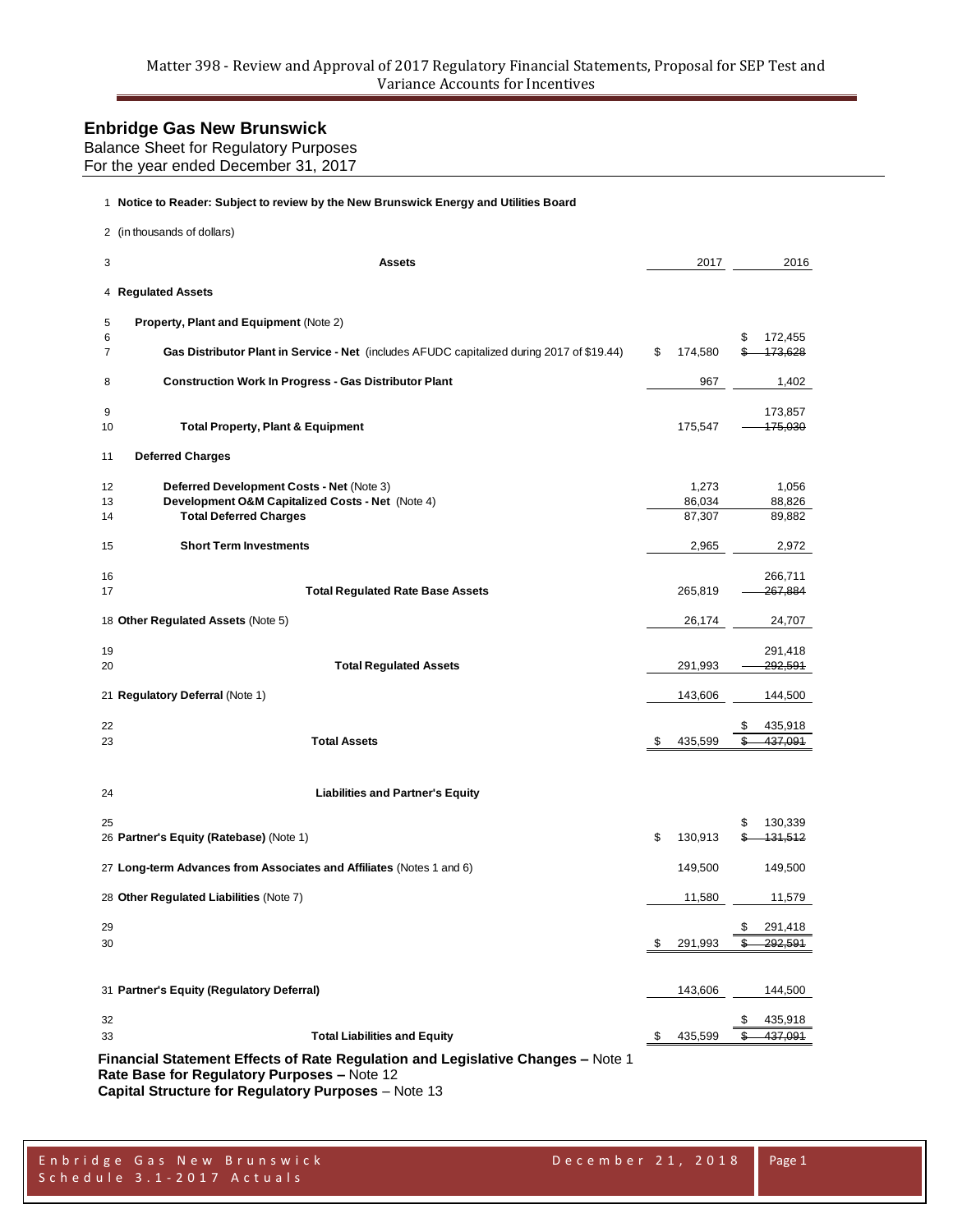Statement of Income for Regulatory Purposes For the year ended December 31, 2017

#### **Notice to Reader: Subject to review by the New Brunswick Energy and Utilities Board**

(in thousands of dollars)

|                |                                                                                   | 2017         |    | 2016      |
|----------------|-----------------------------------------------------------------------------------|--------------|----|-----------|
| 3              | <b>Revenue</b>                                                                    |              |    |           |
| 4              | <b>Operating Revenue (Note 8)</b>                                                 |              |    |           |
| 5              | Gas distribution                                                                  | \$<br>43,760 | \$ | 42,578    |
| 6              | Miscellaneous                                                                     | 931          |    | 757       |
| $\overline{7}$ | <b>Allowance for Funds Used During Construction</b>                               | 19           |    | 28        |
|                |                                                                                   | 44,710       |    | 43,363    |
| 8              | <b>Service and Inspection</b>                                                     |              |    |           |
| 9              | Revenue                                                                           | 647          |    | 572       |
| 10             | Cost of goods sold                                                                | (395)        |    | (315)     |
| 11             |                                                                                   | 252          |    | 257       |
| 12             | <b>Total Revenue</b>                                                              | 44,962       |    | 43,620    |
| 13             | <b>Expenses</b>                                                                   |              |    |           |
| 14             | <b>Operating Expenses</b>                                                         |              |    |           |
| 15             | Operating and maintenances (Note 9)                                               | 11,971       |    | 10,690    |
| 16             | Transportation (net)                                                              | 1,574        |    | 1,577     |
| 17             | Total Operating and maintenance expenses                                          | 13,545       |    | 12,267    |
| 18             | Other Expenses                                                                    | 196          |    | 207       |
| 19             | Bad debt expense                                                                  | 108          |    | 159       |
| 20             | Amortization of Property, Plant and Equipment                                     | 5,971        |    | 6,590     |
| 21             | <b>Municipal and Other Taxes</b>                                                  | 1,248        |    | 1,241     |
| 22             |                                                                                   |              |    | 7,477     |
| 23             | Interest on Amounts Due to Associates & Affiliates and Other Interest (Note 10)   | 6,977        |    | 7,508     |
|                |                                                                                   |              |    |           |
| 24             | <b>Amortization of Deferred Development Costs</b>                                 | 2,913        |    | 3,007     |
| 25             |                                                                                   |              |    | 30,948    |
| 26             | <b>Total Expenses</b>                                                             | 30,958       |    | 30,978    |
| 27             |                                                                                   |              |    | 12,672    |
|                | 28 Income before Extraordinary Items, Regulatory Deferral and Return on Rate Base | 14,004       |    | 12,642    |
| 29             | <b>Regulatory Deferral</b>                                                        | (895)        |    | (33,593)  |
|                |                                                                                   |              |    |           |
| 30             |                                                                                   |              | S  | (20, 921) |
|                | 31 Regulated Return on Equity (Note 11)                                           | \$<br>13,109 | \$ | (20, 951) |

**Financial Statement Effects of Rate Regulation and Legislative Changes –** Note 1 **Details of Affiliate Transactions** – Note 14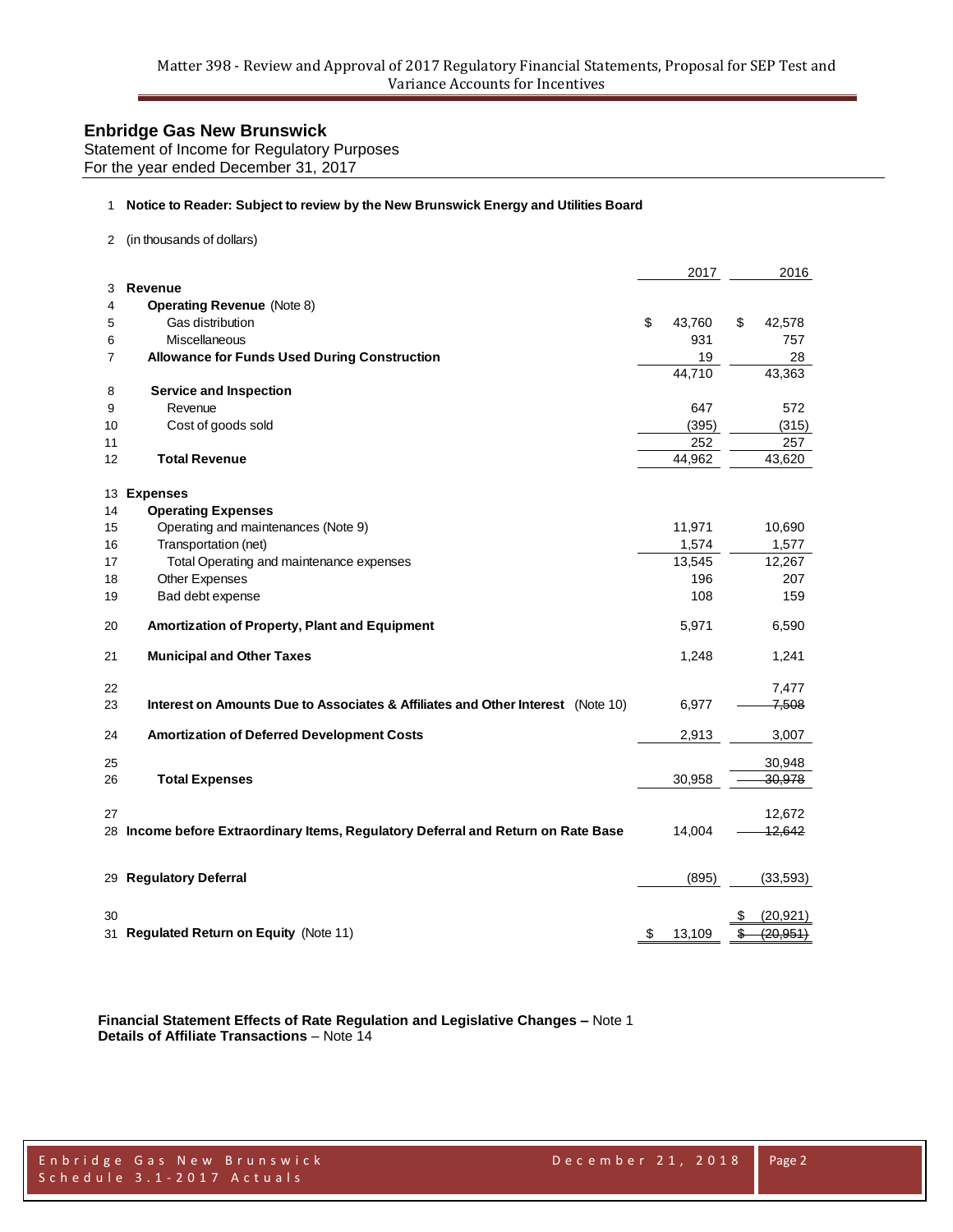Notes to 2017 Regulatory Financial Results For the year ended December 31, 2017

#### Note 1 **Financial Statement Effects of Rate Regulation and Legislative Changes**

The Public Utility's primary business activities are subject to regulation by the New Brunswick Energy and Utilities Board (EUB). The Public Utility follows accounting practices prescribed by its regulator or stipulated in approved ratemaking decisions that are subject to examination and approval by the EUB and are similar to those being used by other enterprises in the gas distribution industry in Canada. Accordingly, the timing and recognition of certain revenues and expenses may differ from that otherwise expected under generally accepted accounting principles (GAAP) applicable to non-regulated operations. The ultimate recoverability of costs incurred is dependent upon the approval of the EUB.

Rate regulation creates differences between the manner in which the Public Utility accounts for transactions or events and how they would be accounted for if the Public Utility was not subject to rate regulation. The differences in accounting treatment include:

The EUB permits an "allowance for funds used during construction" (AFUDC) to be included in the rate base. In addition, AFUDC is included in the cost of property, plant and equipment and is depreciated over future periods as part of the total cost of the related asset, based on the expectation that depreciation expense, including the AFUDC component, will be approved for inclusion in future rates. AFUDC for rate-regulated entities includes both an interest component and a cost of equity component. In the absence of rate regulation, GAAP would permit the capitalization of only the interest component. Therefore, the initial set up of the equity component as a capitalized asset and the corresponding revenue recognized during the construction phase would not be recognized nor would the subsequent depreciation of the asset.

As prescribed by the EUB, the Public Utility does not recognize gains and losses on the sale of Enbridge Utility Gas (EUG) in the statement of income and uses a purchase gas variance account to defer the gain or loss on sale. Non-regulated enterprises would normally account for the gain or loss in the statement of income or comprehensive income.

Enbridge Inc., on behalf of the Public Utility, maintains a pension plan which provides defined benefit pension benefits to employees. As prescribed by the EUB, contributions made to the plan are expensed as paid, consistent with the recovery of such costs in rates. Under GAAP, pension costs and obligations for defined benefit pension plans are determined using the projected benefit method and are charged to income as services are rendered

On December 16, 2016, the Government of New Brunswick enacted amendments to the Gas Distribution Act, 1999. The General Franchise Agreement was extended for an additional 25 years with an additional 25 year option. The new legislation modifies the current approach to setting rates from a combination of cost of service and market based rates to a cost of service approach only. The amendments allow for an annual increase of 3% for Small General Service customers to current EUB approved rates in each of 2018 and 2019 and a rate freeze for non-SGS customers at current EUB approved rates for 2018 and 2019, after which the EUB will set the rates based on the cost of service methodology. The regulatory deferral account was reduced to \$144.5 million with \$100 million to be included in revenue requirement over 25 years commencing in January 1, 2020. The remaining regulatory deferral account balance of \$44.5 million is to be recovered in accordance with the amendments and as authorized by the EUB.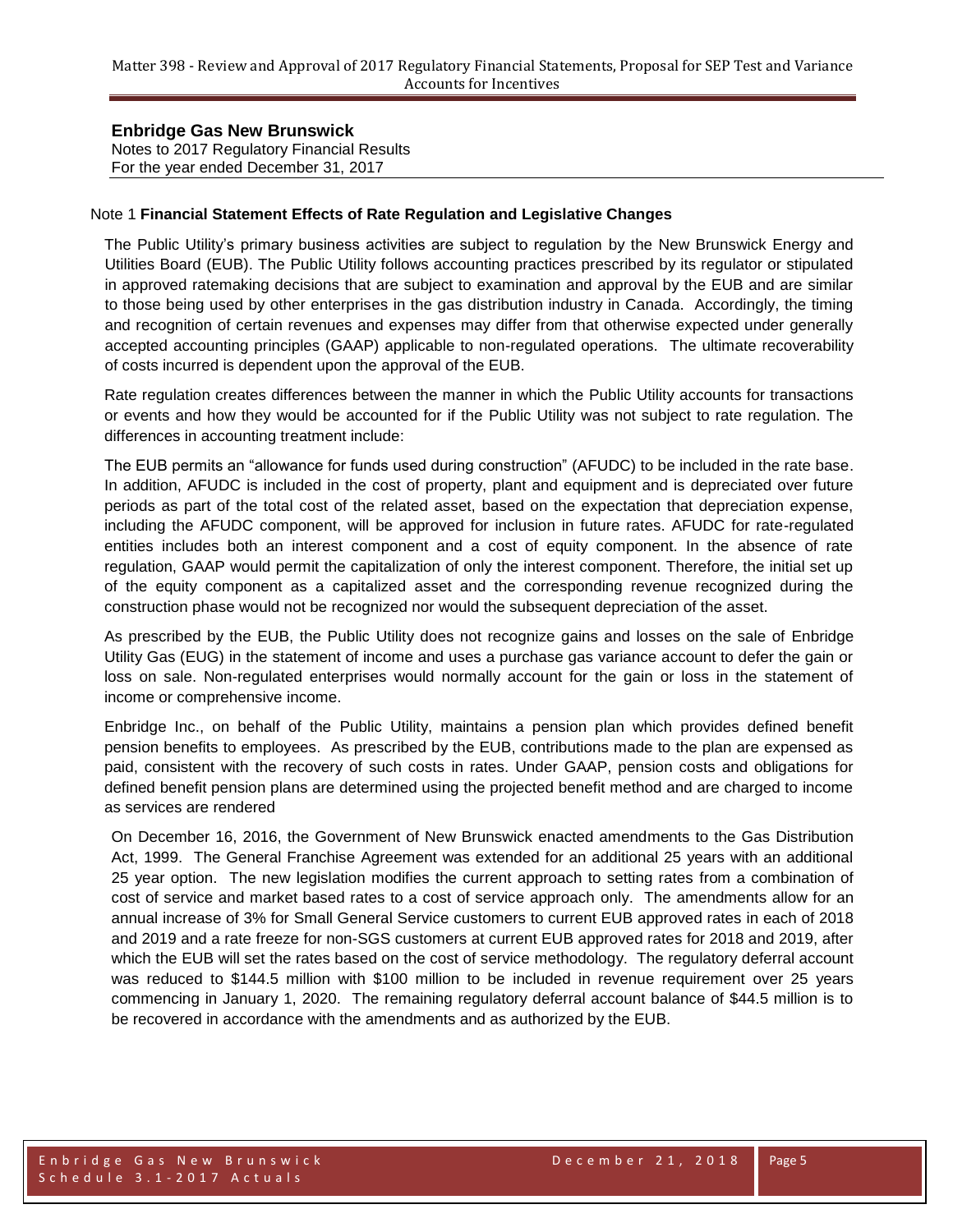Notes to 2017 Regulatory Financial Results For the year ended December 31, 2017

(in thousands of dollars)

# Note 2 **Property, Plant & Equipment**

| 1<br>2         |                                   |               | <b>Accumulated</b> | 2017<br><b>Net Book</b> | 2016<br><b>Net Book</b> |
|----------------|-----------------------------------|---------------|--------------------|-------------------------|-------------------------|
| 3              |                                   | Cost          | Amortization       | Value                   | Value                   |
| 4              | Property, plant & equipment       |               |                    |                         |                         |
| 5              | General plant                     |               |                    |                         |                         |
| 6              | Computer hardware & software      | 716           | \$<br>(294)        | \$<br>422               | \$<br>451               |
| $\overline{7}$ | Tools and work equipment          | 1,867         | (1, 393)           | 474                     | 721                     |
| 8              | Office furniture and equipment    | 464           | (283)              | 181                     | 211                     |
| 9              | Transportation                    | 1,667         | (974)              | 693                     | 499                     |
| 11             | Incentives                        | 342           | (171)              | 171                     | 110                     |
| 12             | Leasehold improvements            | 189           | (130)              | 59                      | 68                      |
| 13             | Subtotal                          | 5,245         | (3, 245)           | 2,000                   | 2,060                   |
| 14             | Distribution plant                |               |                    |                         |                         |
| 15             | Land                              | 375           |                    | 375                     | 375                     |
| 16             | Rights of way and easements       | 189           |                    | 189                     | 189                     |
| 17             |                                   |               |                    |                         | 94,701                  |
| 18             | <b>Distribution mains</b>         | 128,009       | (31, 864)          | 96,145                  | 95,477                  |
| 19             |                                   |               |                    |                         | 45,910                  |
| 20             | <b>Street services</b>            | 65,821        | (18, 261)          | 47,560                  | 46,307                  |
| 21             | Meters and regulators             | 22,874        | (4, 222)           | 18,652                  | 19,313                  |
| 23             | <b>Stations</b>                   | 16,528        | (6, 869)           | 9,659                   | 9,907                   |
| 24             |                                   |               |                    |                         | 170,395                 |
| 25             | Subtotal                          | 233,796       | (61, 216)          | 172,580                 | 171,568                 |
| 26             |                                   |               |                    |                         | 172,455                 |
| 27             | Total plant in service            | 239,041       | (64, 461)          | 174,580                 | 173,628                 |
|                |                                   |               |                    |                         |                         |
| 28             | Construction work in progress     | 967           |                    | 967                     | \$<br>1,402             |
|                |                                   |               |                    |                         |                         |
| 29             |                                   |               |                    |                         | \$<br>173,857           |
| 30             | Total property, plant & equipment | \$<br>240,008 | \$<br>(64, 461)    | \$<br>175,547           | \$<br>175,030           |

**<sup>1</sup> Amortized over the term of the related leases.**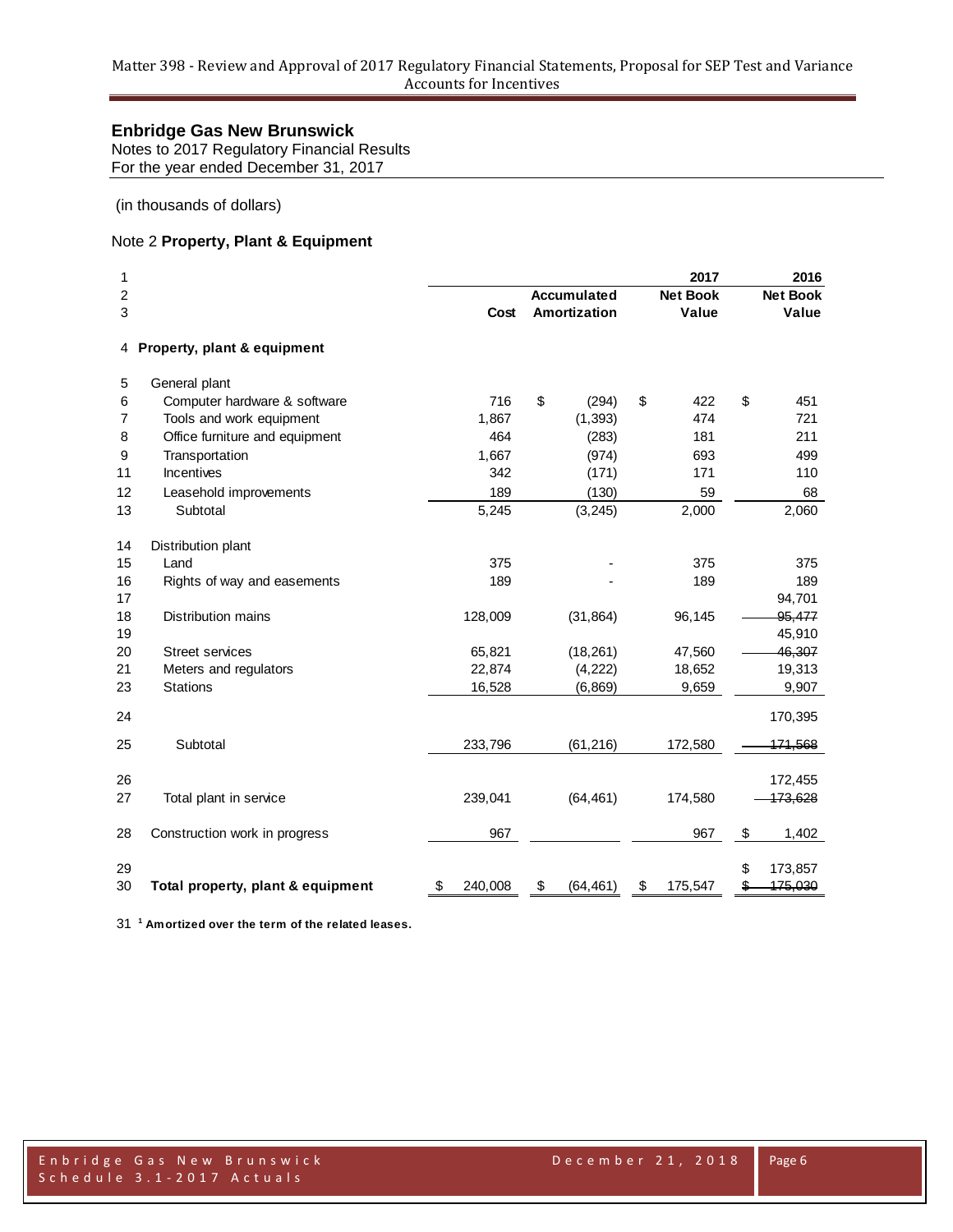Notes to 2017 Regulatory Financial Results For the year ended December 31, 2017

(in thousands of dollars)

# Note 3 **Deferred Development Costs - Net**

| 2<br>3 |                                                     |   | Cost  | Accumulated<br>Amortization |     | 2017<br><b>Net Book</b><br>Value |   | 2016<br><b>Net Book</b> | Rates of<br><b>Value Amortization</b> |
|--------|-----------------------------------------------------|---|-------|-----------------------------|-----|----------------------------------|---|-------------------------|---------------------------------------|
| 4      | Franchise fee                                       | S | 1.500 | (1,375)                     | \$  | 125                              | S | 200                     | 5.00%                                 |
| 5      | Intangible Software                                 |   | 1.299 | (223)                       |     | 1,076                            |   | 746                     | 4.96%                                 |
| 5      | Intangible Software - Construction work in progress |   | 72    | $\overline{\phantom{0}}$    |     | 72                               |   | 110                     |                                       |
| 6      | Total deferred development costs, net               |   | 2,871 | (1,598)                     | \$. | 1.273                            |   | 1.056                   |                                       |

#### Note 4 **Development O&M Capitalized Costs – Net**

| 8<br>9 |                                              | Cost    | Accumulated<br>Amortization | 2017<br><b>Net Book</b><br>Value | 2016<br><b>Net Book</b> | Rates of<br><b>Value Amortization</b> |
|--------|----------------------------------------------|---------|-----------------------------|----------------------------------|-------------------------|---------------------------------------|
| 10     | Development O&M capitalized costs            | 114.952 | (28, 919)                   | 86.033                           | 88.825                  | 2.43%                                 |
| 11     | Total development O&M capitalized costs, net | 114.952 | (28, 919)                   | 86.033                           | 88.825                  |                                       |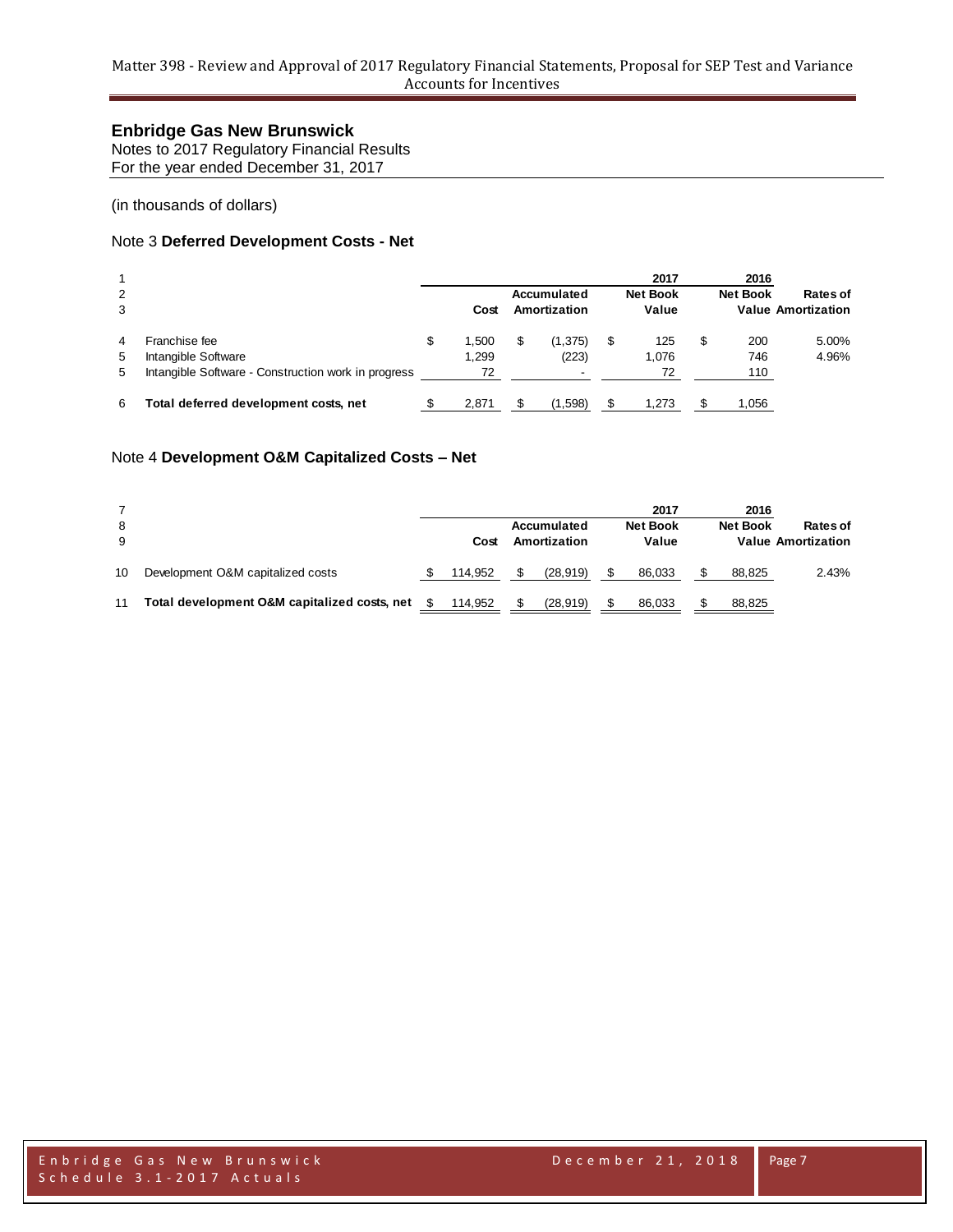Notes to 2017 Regulatory Financial Results For the year ended December 31, 2017

(in thousands of dollars)

### Note 5 **Other Regulated Assets**

|   |                               | 2017        |    | 2016   |
|---|-------------------------------|-------------|----|--------|
| 2 | Cash & Short Term Investments | \$<br>2,788 | \$ | 5,038  |
| 3 | Accounts Receivable           | 21,618      |    | 17,164 |
| 4 | Inventory                     | 1,043       |    | 1,166  |
| 5 | Long term receivable          | 725         |    | 1,339  |
| 6 |                               | 26,174      | S  | 24,707 |
|   |                               |             |    |        |
|   | <b>Other Regulated Assets</b> | 26,174      |    | 24,707 |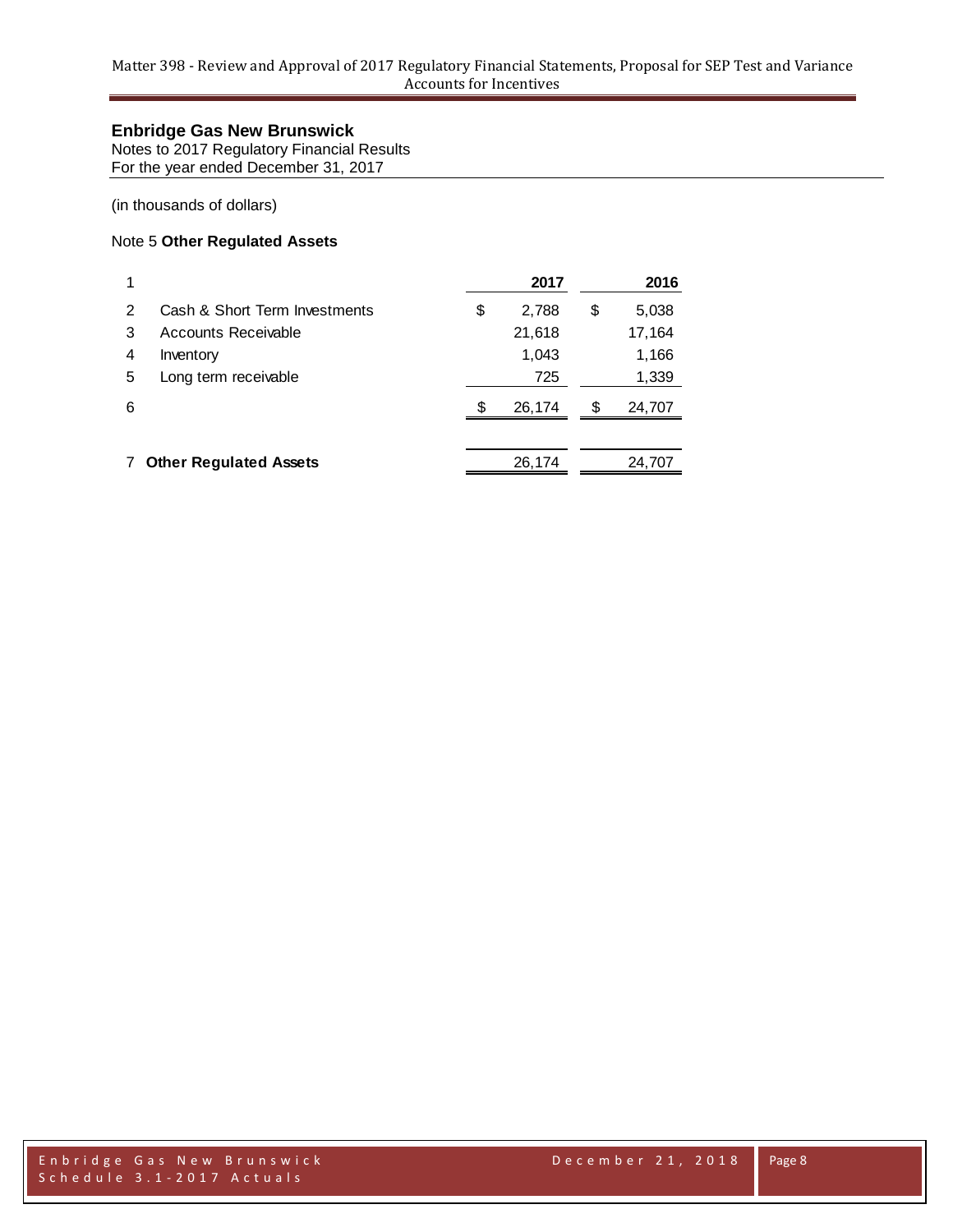Notes to 2017 Regulatory Financial Results For the year ended December 31, 2017

(in thousands of dollars)

#### Note 6 **Long-term Advances from Associates and Affiliates**

|                |                                |                   |                      |         |               | 2017                |           |               |                          | 2016                |           |
|----------------|--------------------------------|-------------------|----------------------|---------|---------------|---------------------|-----------|---------------|--------------------------|---------------------|-----------|
| $\overline{2}$ |                                |                   |                      |         |               | <b>Cost of Debt</b> |           |               |                          | <b>Cost of Debt</b> |           |
| 3              |                                | <b>Issue Date</b> | <b>Maturity Date</b> | Amount  | Enbridge Inc. | <b>EGNB</b>         | Regulated | Amount        | Enbridge Inc.            | <b>EGNB</b>         | Regulated |
| 4              | Promissory Note                | 12-Dec-12         | 9-Dec-19             | 15,000  | 4.63%         | 5.63%               | 5.63%     | 15,000        | 4.63%                    | 5.63%               | 5.63%     |
| 5              | Promissory Note                | 12-Dec-12         | 30-Dec-21            | 14,000  | 3.50%         | 4.50%               | 4.50%     | 14,000        | 3.50%                    | 4.50%               | 4.50%     |
| 6              | Promissory Note                | $8 - Jan - 13$    | 8-Jan-20             | 7,500   | 3.67%         | 4.67%               | 4.67%     | 7,500         | 3.67%                    | 4.67%               | 4.67%     |
|                | Promissory Note                | 24-Feb-14         | 26-Feb-18            |         | 4.16%         | 5.16%               | 5.16%     | 25,000        | 4.16%                    | 5.16%               | 5.16%     |
| 8              | Promissory Note                | 24-Mar-14         | 24-Mar-17            |         | 3.69%         | 4.69%               | 4.69%     | 5,000         | 3.69%                    | 4.69%               | 4.69%     |
| 9              | Promissory Note                | 29-Dec-14         | 28-Dec-18            |         | 3.72%         | 4.72%               | 4.72%     | 21,000        | 3.72%                    | 4.72%               | 4.72%     |
| 10             | Promissory Note                | 30-Mar-15         | 29-Mar-19            | 6,000   | 3.45%         | 4.45%               | 4.45%     | 6,000         | 3.45%                    | 4.45%               | 4.45%     |
| 11             | Promissory Note                | 15-Sep-15         | 15-Sep-19            | 18,000  | 3.84%         | 4.84%               | 4.84%     | 18,000        | 3.84%                    | 4.84%               | 4.84%     |
| 12             | Promissory Note                | 15-Sep-15         | 15-Sep-20            | 18,000  | 4.23%         | 5.23%               | 5.23%     | 18,000        | 4.23%                    | 5.23%               | 5.23%     |
| 13             | Promissory Note                | 8-Aug-16          | 9-Aug-21             | 20,000  | 3.55%         | 4.55%               | 4.55%     | 20,000        | 3.55%                    | 4.55%               | 4.55%     |
| 14             | Promissory Note                | 15-Mar-17         | 15-Mar-22            | 5,000   | 3.02%         | 4.02%               | 4.02%     |               |                          |                     |           |
| 15             | Promissory Note                | 15-Mar-17         | 15-Mar-22            | 21,000  | 3.02%         | 4.02%               | 4.02%     |               | -                        |                     |           |
| 16             | <b>Promissory Note</b>         | 15-Mar-17         | 15-Mar-24            | 25,000  | 3.60%         | 4.60%               | 4.60%     |               | $\overline{\phantom{a}}$ |                     |           |
| 17             | Total long-term advances       |                   |                      |         |               |                     |           |               |                          |                     |           |
| 18             | from associates and affiliates |                   |                      | 149,500 | 3.73%         | 4.73%               | 4.73%     | \$<br>149,500 | 4.06%                    | 5.01%               | 5.06%     |

The cost of debt of EGNB is limited to the actual borrowing rate of Enbridge Inc. plus 1%.

E n b r i d g e G a s N e w B r u n s w i c k D e c e m b e r 2 1 , 2 0 1 8 S c h e d u l e 3 . 1 - 2 0 1 7 A c t u a l s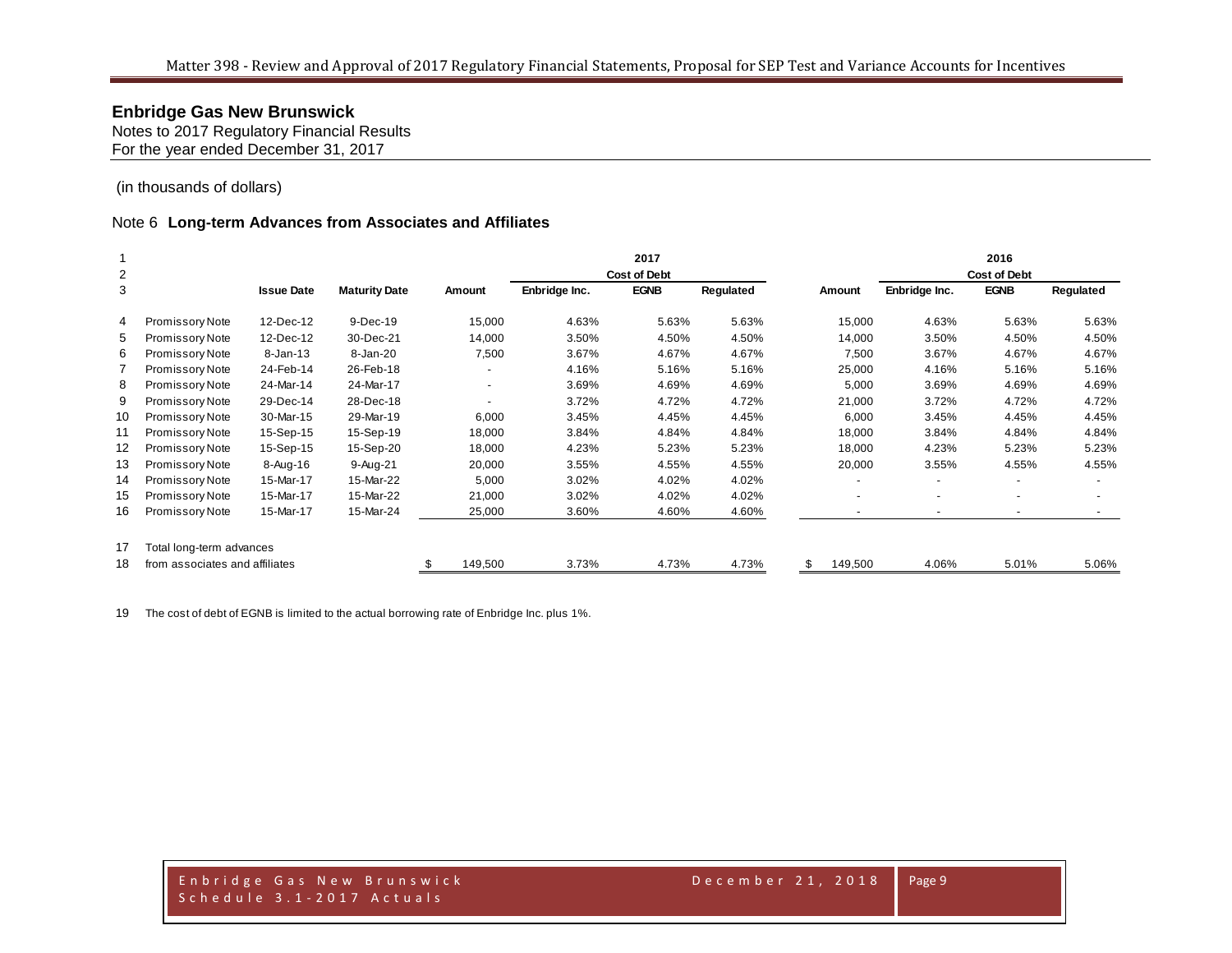Notes to 2017 Regulatory Financial Results For the year ended December 31, 2017

(in thousands of dollars)

# Note 7 **Other Regulated Liabilities**

|                                                  | 2017   | 2016   |
|--------------------------------------------------|--------|--------|
| 2 Due to Affiliated Companies                    |        |        |
| 3 Accounts Payable                               | 9.052  | 8.044  |
| 4 Long Term Payable                              | 561    | 980    |
| 5 Long Term Deferred Post Employment Liabilities | 1.967  | 2,555  |
| 6                                                | 11.580 | 11.579 |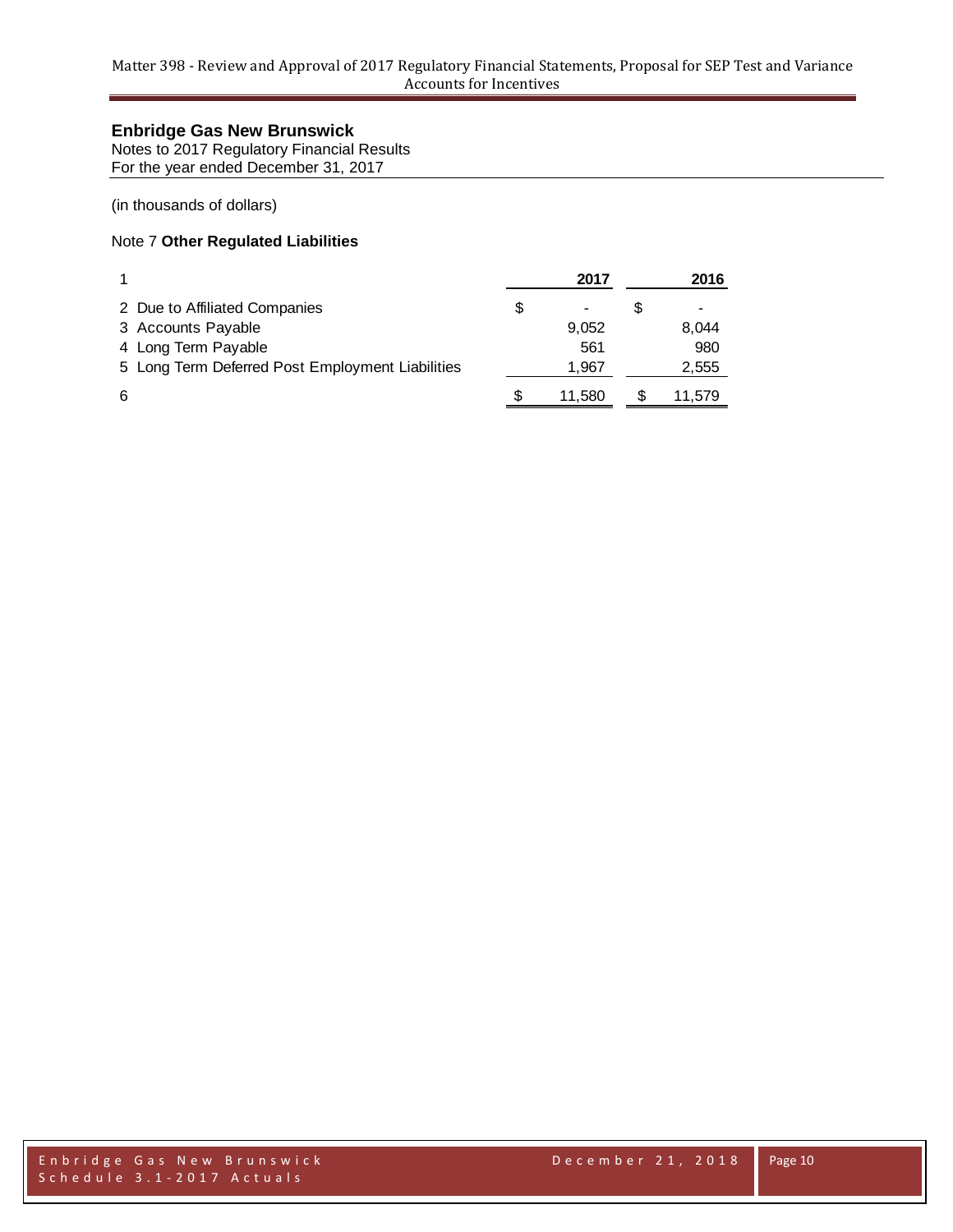Notes to 2017 Regulatory Financial Results For the year ended December 31, 2017

(in thousands of dollars)

### Note 8 **Operating Revenue**

### **a. Gas Distribution**

|                     |                                              |                | 2017             |                          |    |                |                  |                          |
|---------------------|----------------------------------------------|----------------|------------------|--------------------------|----|----------------|------------------|--------------------------|
| $\overline{2}$<br>3 |                                              | <b>Revenue</b> | <b>Customers</b> | <b>Throughput</b><br>TJs |    | <b>Revenue</b> | <b>Customers</b> | <b>Throughput</b><br>TJs |
|                     | 4 Small general service (SGS)                | \$<br>7,371    | 8,292            | 595                      | \$ | 5,186          | 8,279            | 577                      |
|                     | 5 Mid-general service (MGS)                  | 13,152         | 3,051            | 1,063                    |    | 12,536         | 3,071            | 1,007                    |
|                     | 6 Large general service (LGS)                | 12,102         | 379              | 1,481                    |    | 12,323         | 377              | 1,355                    |
|                     | 7 Contract general service (CGS)             | 6.249          | 69               | 704                      |    | 5,771          | 74               | 854                      |
|                     | 8 Industrial contract general service (ICGS) | 4,694          | 9                | 1,647                    |    | 6,612          | 9                | 1,698                    |
|                     | 9 Off peak service (OPS)                     | 192            | 13               | 30                       |    | 150            | 14               | 23                       |
|                     | 10 Total                                     | 43,760         | 11,813           | 5,520                    | £. | 42,578         | 11,824           | 5,514                    |

11 1 Terajoule (TJ) = 1,000 Gigajoules (GJ)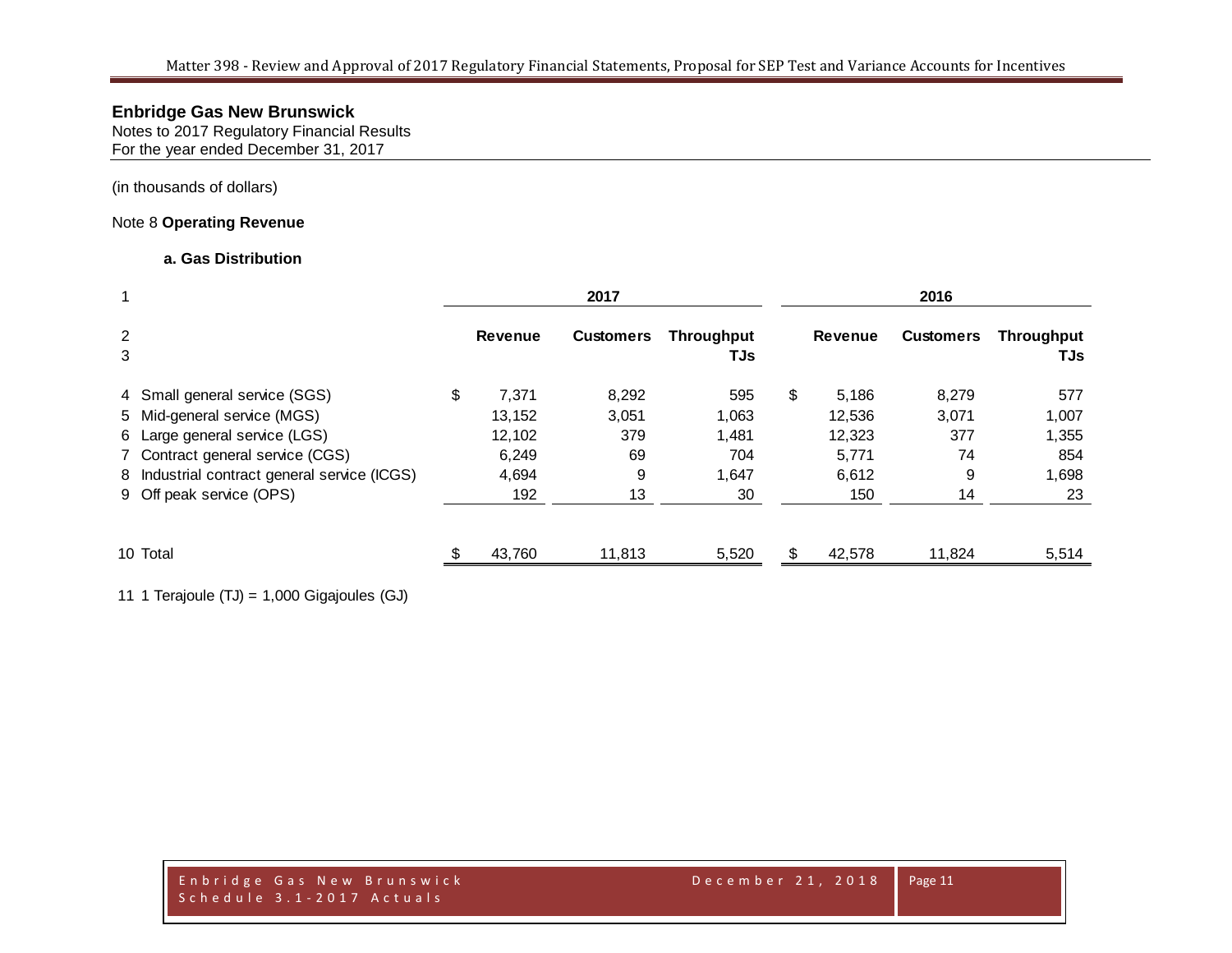Notes to 2017 Regulatory Financial Results For the year ended December 31, 2017

(in thousands of dollars)

# Note 8 **Operating Revenue (continued)**

#### **b. Miscellaneous**

| 1      |                                                                         |    | 2017       |    | 2016       |
|--------|-------------------------------------------------------------------------|----|------------|----|------------|
|        | 2 Agent billing and collection<br>3 Other miscellaneous revenue         | \$ | 196<br>735 | S  | 189<br>568 |
|        | 4 Total miscellaneous                                                   | S. | 931        | £. | 757        |
| 5<br>6 | <b>Details of Agent Billing and Collection Revenues</b><br>(in dollars) |    | 2017       |    | 2016       |

|                   |                                               |    | 2017    | 2016          |
|-------------------|-----------------------------------------------|----|---------|---------------|
|                   | Agent billing and collection                  |    |         |               |
| 8                 | Small general service (SGS)                   | \$ | 128,542 | \$<br>122,743 |
| 9                 | Mid-general service (MGS)                     |    | 52,042  | 49,232        |
| 10                | Large general service (LGS)                   |    | 12,837  | 13,827        |
| 11                | Contract general service (CGS)                |    | 1.843   | 1,981         |
| $12 \overline{ }$ | Industrial contract general service (ICGS)    |    | 398     | 372           |
| 13                | Off peak service (OPS)                        |    | 691     | 708           |
|                   |                                               |    |         |               |
|                   | 14 Total agent billing and collection revenue | S  | 196.353 | \$<br>188,863 |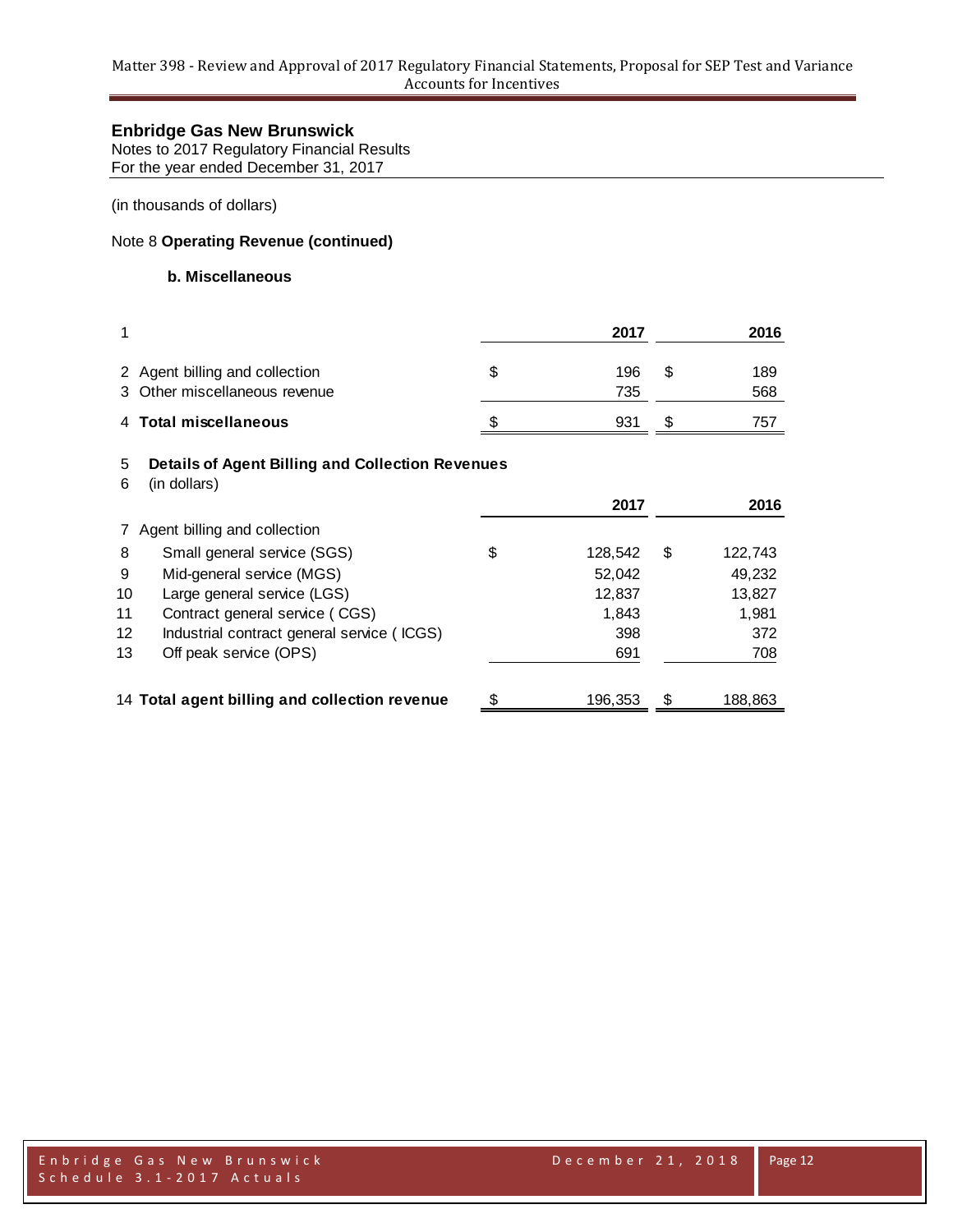Notes to 2017 Regulatory Financial Results For the year ended December 31, 2017

(in thousands of dollars)

# Note 9 **Operating and Maintenance Expenses**

| 1   |                                              | 2017         | 2016         |
|-----|----------------------------------------------|--------------|--------------|
|     |                                              |              |              |
|     | Corporate management                         | \$<br>797    | \$<br>1,085  |
| 3   | Corporate administration                     | 361          | 421          |
| 4   | Financial reporting                          | 1,134        | 1,150        |
| 5.  | Information technology                       | 1,460        | 1,306        |
| 6   | Regulatory & upstream                        | 761          | 833          |
|     | Sales & marketing                            | 1,277        | 1,051        |
| 8   | Distribution & maintenance                   | 5,238        | 5,181        |
| 9   | Customer care                                | 1,266        | 1,308        |
| 10. | Human resources                              | 3,125        | 1,976        |
|     | 11 Gas transportation and related activities | 1,574        | 1,577        |
|     | 12 Total prior to capitalization             | 16,993       | 15,888       |
|     | 13 Total capitalized                         | 3,448        | 3,621        |
|     | 14 Total expense                             | \$<br>13,545 | \$<br>12,267 |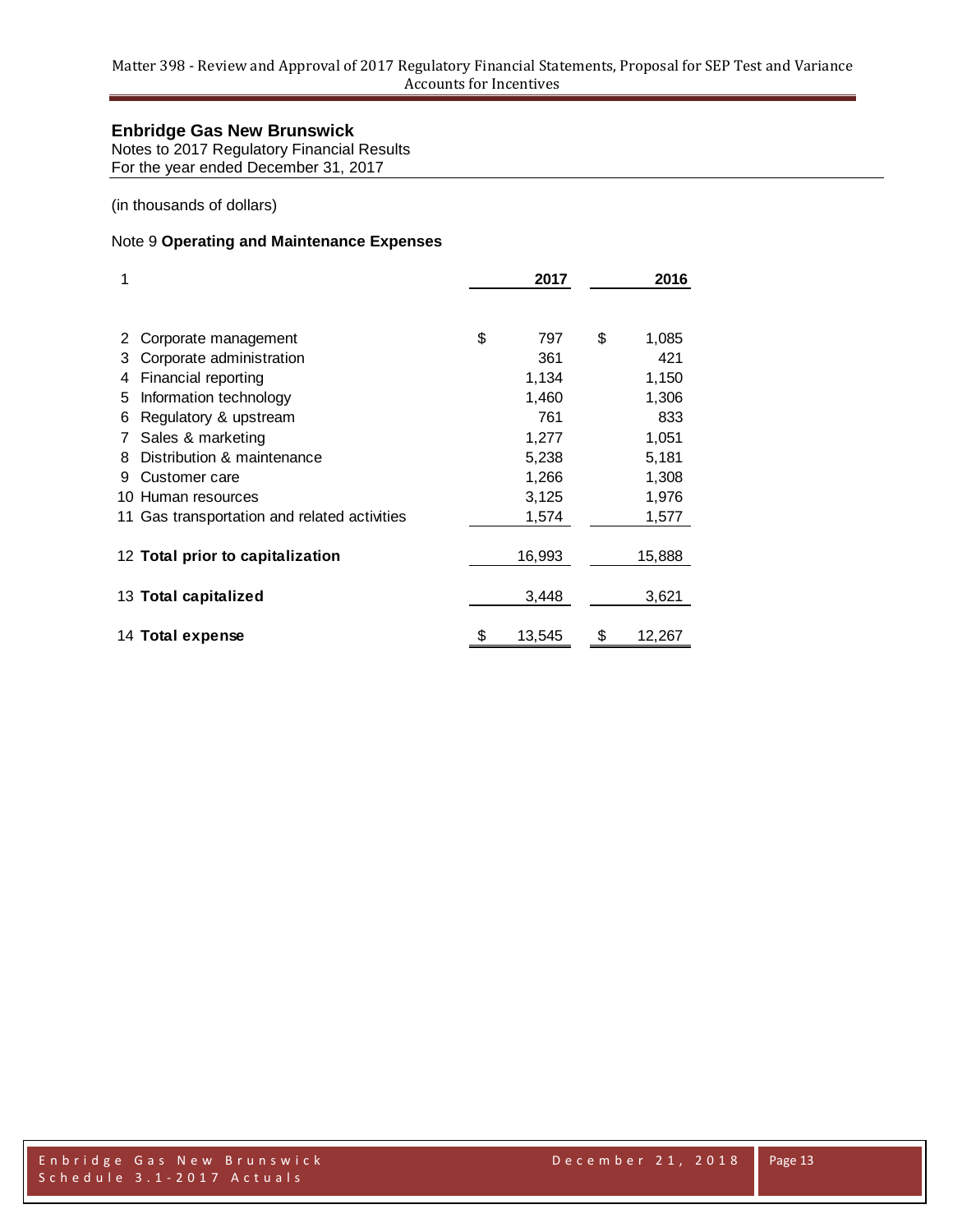Notes to 2017 Regulatory Financial Results For the year ended December 31, 2017

(in thousands of dollars)

# Note 10 **Interest on Amounts Due to Associates & Affiliates and Other Interest**

|        |                                                                             |   | 2017        |   | 2016                 |
|--------|-----------------------------------------------------------------------------|---|-------------|---|----------------------|
| 2<br>3 | Interest on long-term debt<br>Other interest (revenue)/expense              | S | 6.950<br>20 | S | 7,448<br>7,479<br>18 |
| 4      | AIDC - allowance for funds used during construction (debt component)        |   |             |   |                      |
|        |                                                                             |   |             |   | 7.477                |
| 5      | Total interest on amounts due to associates & affiliates and other interest |   | 6.977       |   | 7,508                |

### Note 11 **Regulated Return on Equity**

| 6  |                                                                        | 2017         |   | 2016              |
|----|------------------------------------------------------------------------|--------------|---|-------------------|
|    |                                                                        |              | S | 13,145            |
| 7  | Regulated return on equity                                             | \$<br>13,908 |   | <del>13,115</del> |
| 8  | Disallowed return as per previous Matters                              |              |   | (548)             |
| 9  | Write down to Regulatory Deferral as per legislation                   |              |   | (33, 535)         |
| 10 | 2017 mechanism to adjust Regulatory Deferral as per legislation        | (811)        |   |                   |
| 11 | AEDC - allowance for funds used during construction (equity component) | 12           |   |                   |
|    |                                                                        |              |   | (20,921)          |
| 12 | Total regulated return on equity                                       | 13.109       |   | (20, 951)         |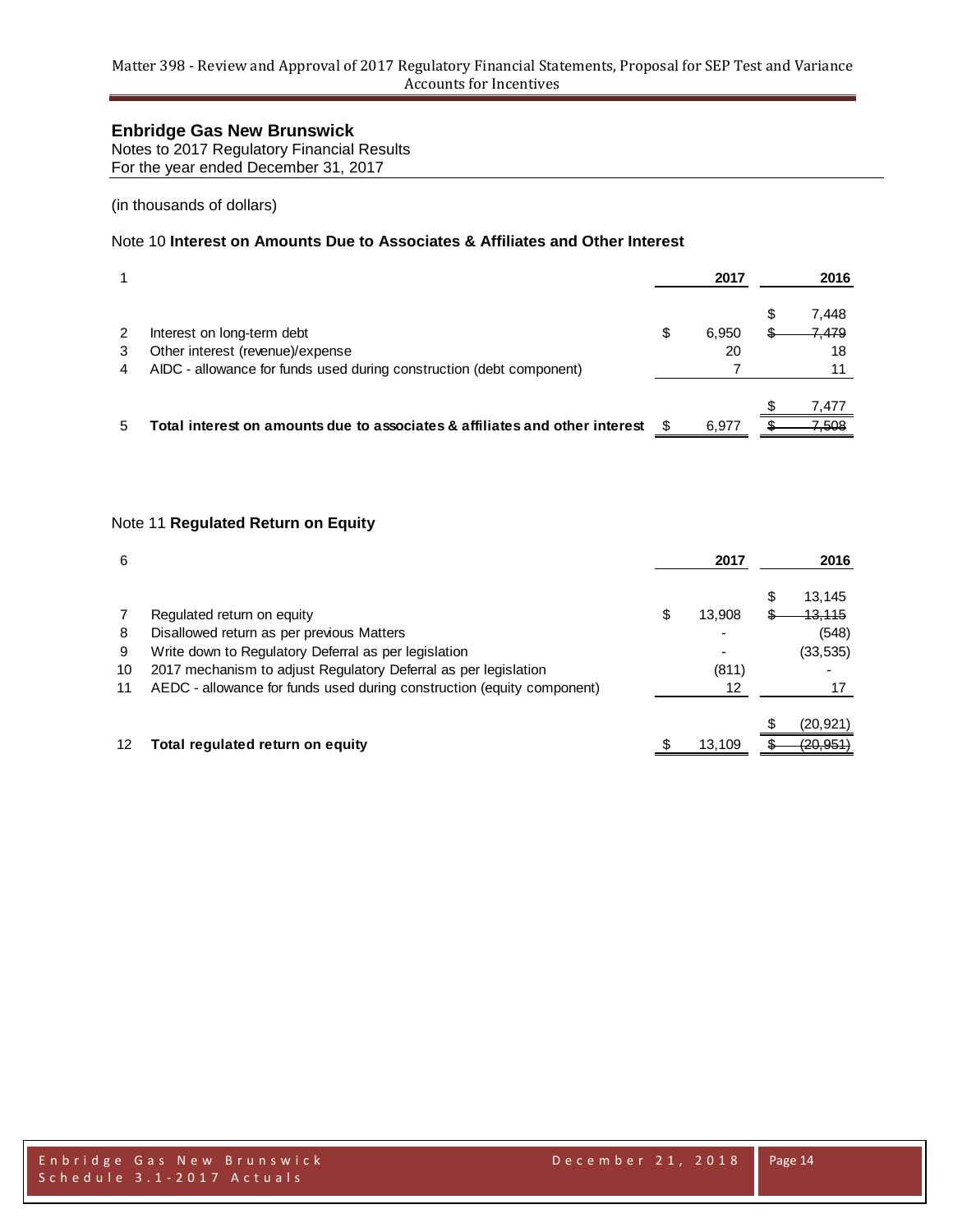Notes to 2017 Regulatory Financial Results For the year ended December 31, 2017

(in thousands of dollars)

# Note 12 **Rate Base for Regulatory Purposes**

| 1              |                                   | 2017<br>2016  |    |                    |  |  |  |
|----------------|-----------------------------------|---------------|----|--------------------|--|--|--|
|                | 2 Property, plant & equipment     |               |    |                    |  |  |  |
|                |                                   |               | \$ | 234,063            |  |  |  |
| 3              | Cost                              | \$<br>239,041 | \$ | 235,236            |  |  |  |
| 4              | Accumulated amortization          | (64, 461)     |    | (61, 608)          |  |  |  |
| 5              | <b>Net</b>                        | 174,580       |    | 172,455<br>173,628 |  |  |  |
| 6              | <b>Deferred charges</b>           |               |    |                    |  |  |  |
| $\overline{7}$ | Franchise fee, at cost            | 1,500         |    | 1,500              |  |  |  |
| 8              | Accumulated amortization          | (1, 375)      |    | (1,300)            |  |  |  |
| 9              | <b>Net</b>                        | 125           |    | 200                |  |  |  |
| 10             | Development O&M capitalized costs | 114,952       |    | 114,952            |  |  |  |
| 11             | Accumulated amortization          | (28, 919)     |    | (26, 127)          |  |  |  |
| 12             | Net                               | 86,033        |    | 88,825             |  |  |  |
| 13             | Intangible software, at cost      | 1,299         |    | 3,193              |  |  |  |
| 14             | Accumulated amortization          | (223)         |    | (2, 447)           |  |  |  |
| 15             | <b>Net</b>                        | 1,076         |    | 746                |  |  |  |
| 16             | * Deferral account                |               |    |                    |  |  |  |
| 17             | <b>Total deferred charges</b>     | 87,234        |    | 89,771             |  |  |  |
| 18             | <b>Term deposit</b>               | 2,965         |    | 2,972              |  |  |  |
| 19             | <b>Working capital allowance</b>  | 1,377         |    | 1,510              |  |  |  |
|                |                                   |               | \$ | 266,708            |  |  |  |
| 20             | Total rate base                   | \$<br>266,156 | \$ | <del>267,881</del> |  |  |  |
|                |                                   |               | \$ | 267,411            |  |  |  |
| 21             | Average rate base                 | \$267,027     | \$ | 267,411            |  |  |  |
|                |                                   |               |    |                    |  |  |  |

**\* Deferral account excluded for rate making purposes**

 **Effective January 1, 2012**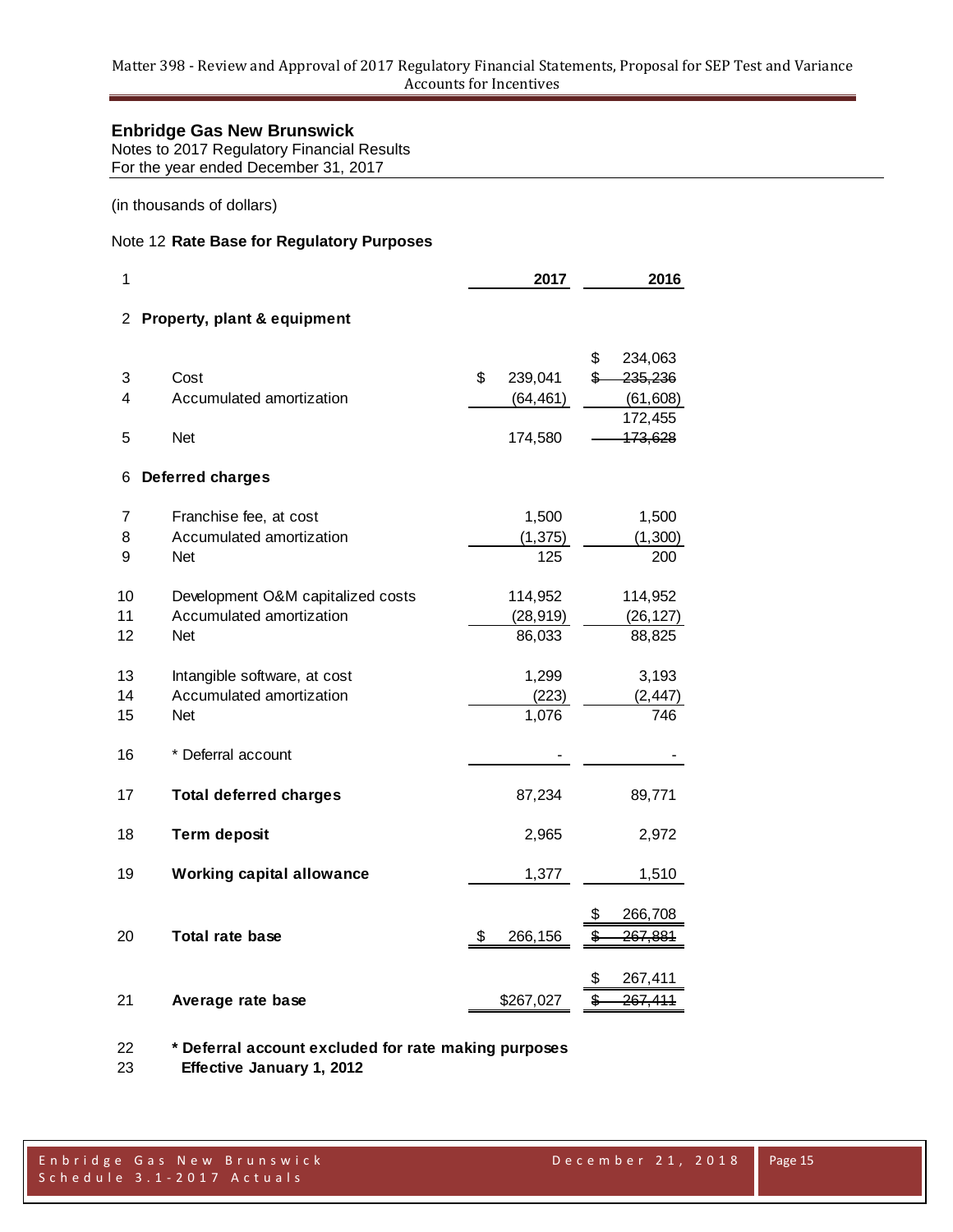Notes to 2017 Regulatory Financial Results For the year ended December 31, 2017

(in thousands of dollars)

# Note 13 **Capital Structure for Regulatory Purposes**

| 1 |                     | 2017          |    | 2016               |
|---|---------------------|---------------|----|--------------------|
|   | 2 Capital structure |               |    |                    |
|   | 3 Long-term debt    | \$<br>149,500 | \$ | 149,500<br>130,339 |
|   | 4 Equity            | 130,913       |    | 131,512            |
|   |                     |               | ß. | 279,839            |
| 5 | Total               | \$<br>280,413 |    | <del>281,012</del> |

#### 6 **Capital structure percentage**

| 53.31%                                  | 53.42%<br>53.20% |
|-----------------------------------------|------------------|
|                                         | 46.58%           |
| 46.69%                                  | 46.80%           |
| 100.00%                                 | 100.00%          |
| 7 Long-term debt<br>8 Equity<br>9 Total |                  |

### 10 **Capital structure average percentage for regulatory purposes**

| 11 Long-term debt | 55.00%  | 55.00%  |
|-------------------|---------|---------|
| 12 Equity         | 45.00%  | 45.00%  |
| 13 Total          | 100.00% | 100.00% |

#### 14 **Weighted cost of capital for regulatory purposes**

| 15 Long-term debt | 2.60% | 2.78% |
|-------------------|-------|-------|
| 16 Equity         | 4.91% | 4.91% |
| 17 Total          | 7.51% | 7.69% |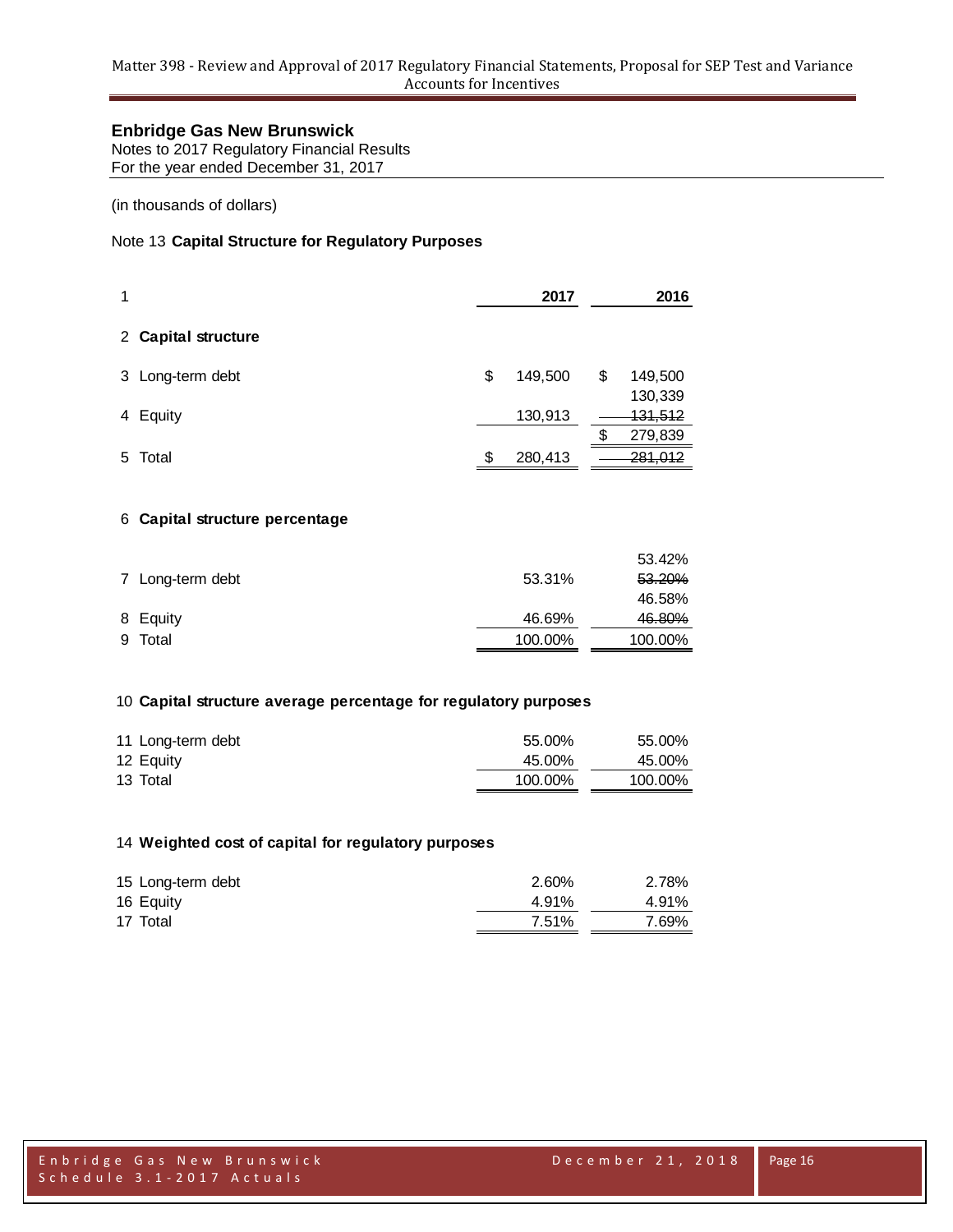Notes to 2017 Regulatory Financial Results For the year ended December 31, 2017

(in thousands of dollars)

# Note 14 **Details of Affiliate Transactions**

|                |                                            |    |            | Enbridge        |                          | Enbridge                 |            |        |                          | <b>Affiliate</b>         |              | Affiliate Expenditure |
|----------------|--------------------------------------------|----|------------|-----------------|--------------------------|--------------------------|------------|--------|--------------------------|--------------------------|--------------|-----------------------|
|                |                                            |    |            | Employee        |                          | Gas                      | St.        |        |                          | Consulting               | Total        | as Percent of Total   |
|                |                                            |    | Enbridge   | <b>Services</b> |                          | <b>Distribution</b>      | Lawrence   |        |                          | and                      | Consulting   | <b>Consulting and</b> |
| 1              |                                            |    | Inc.       | Canada Inc.     |                          | Inc.                     | Gas        |        | Gazifère Inc.            | <b>Services</b>          | and Services | <b>Services</b>       |
|                | 2 For the period ending December 31, 2017  |    |            |                 |                          |                          |            |        |                          |                          |              |                       |
| 3              | Corporate management                       | \$ | $\sim$     | \$              | $\overline{\phantom{a}}$ | 52 \$<br>\$              |            | $-$ \$ | $\blacksquare$           | \$<br>52 \$              | 115          | 45%                   |
| 4              | Sales & marketing                          |    |            |                 |                          |                          |            |        |                          | $\blacksquare$           | 107          | 0%                    |
| 5              | Human resources                            |    | 215        |                 |                          | $\overline{7}$           |            |        |                          | 222                      | 248          | 90%                   |
| 6              | Distribution & maintenance                 |    |            |                 |                          | 426                      |            |        |                          | 426                      | 1,138        | 37%                   |
| $\overline{7}$ | Budget & regulatory                        |    |            |                 |                          |                          |            |        |                          | $\overline{\phantom{a}}$ | 623          | 0%                    |
| 8              | Financial reporting                        |    | 11         |                 | 18                       | 35                       |            |        |                          | 64                       | 174          | 37%                   |
| 9              | Customer care                              |    |            |                 |                          |                          |            |        | 879                      | 879                      | 1,005        | 88%                   |
| 10             | Corporate administration                   |    | 305        |                 |                          | $\overline{4}$           |            |        | $\overline{\phantom{a}}$ | 309                      | 309          | 100%                  |
| 11             | Gas transportation & related               |    |            |                 |                          | 126                      |            |        |                          | 126                      | 126          | 100%                  |
| 12             | Information technology                     |    | 835        |                 |                          | 11                       |            |        | $\overline{a}$           | 846                      | 979          | 86%                   |
| 13             | Recoveries                                 |    |            |                 |                          |                          | (281)      |        | (272)                    | (553)                    | (553)        | 100%                  |
| 14 Total       |                                            | S  | $1,366$ \$ |                 | 18 <sup>5</sup>          | 661 \$                   | $(281)$ \$ |        | 607 \$                   | $2,371$ \$               | 4,271        | 56%                   |
|                | 15 For the period ending December 31, 2016 |    |            |                 |                          |                          |            |        |                          |                          |              |                       |
| 16             | Corporate management                       | \$ |            | \$              | $\overline{\phantom{0}}$ | \$<br>103 \$             |            | $-$ \$ | $\blacksquare$           | \$<br>103S               | 335          | 31%                   |
| 17             | Sales & marketing                          |    |            |                 |                          |                          |            |        |                          | $\overline{a}$           | 138          | 0%                    |
| 18             | Human resources                            |    | 156        |                 |                          | 13                       |            |        |                          | 169                      | 177          | 96%                   |
| 19             | Distribution & maintenance                 |    |            |                 | $\overline{\phantom{a}}$ | 441                      |            |        |                          | 441                      | 1,116        | 40%                   |
| 20             | Budget & regulatory                        |    |            |                 |                          | $\overline{1}$           |            |        |                          | 1                        | 639          | 0%                    |
| 21             | Financial reporting                        |    | 11         |                 | 13                       | 30                       |            |        |                          | 54                       | 145          | 37%                   |
| 22             | Customer care                              |    |            |                 |                          |                          |            |        | 846                      | 846                      | 1,032        | 82%                   |
| 23             | Corporate administration                   |    | 379        |                 |                          | 4                        |            |        |                          | 383                      | 383          | 100%                  |
| 24             | Gas transportation & related               |    |            |                 | $\overline{\phantom{a}}$ | 126                      |            |        |                          | 126                      | 133          | 94%                   |
| 25             | Information technology                     |    | 682        |                 |                          | 11                       |            |        |                          | 693                      | 810          | 86%                   |
| 26             | Recoveries                                 |    |            |                 | $\overline{a}$           | $\overline{\phantom{a}}$ | (25)       |        | $\overline{a}$           | (25)                     | (25)         | 100%                  |
| 27 Total       |                                            | \$ | $1,228$ \$ |                 | 13S                      | 729 \$                   | $(25)$ \$  |        | 846 \$                   | $2,791$ \$               | 4,883        | 57%                   |

E n b r i d g e G a s N e w B r u n s w i c k D e c e m b e r 2 1 , 2 0 1 8 S c h e d u l e 3 . 1 - 2 0 1 7 A c t u a l s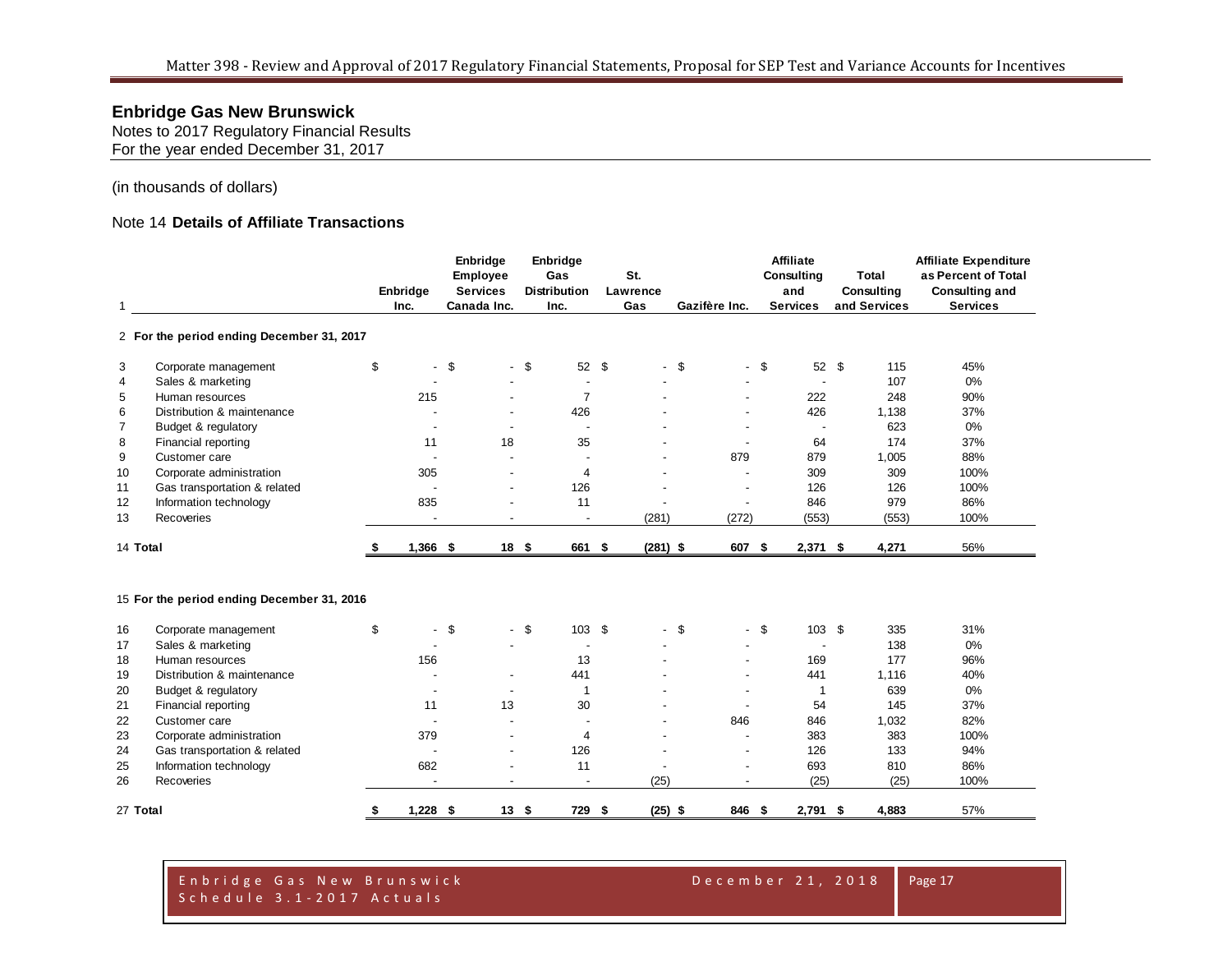Notes to 2017 Regulatory Financial Results For the year ended December 31, 2017

(in thousands of dollars)

# Note 15 **Service & Inspection Profitability Margin**

| 1                 |                                                 | 2017           | 2016      |
|-------------------|-------------------------------------------------|----------------|-----------|
| 2                 | Revenues as per regulatory financial statements | \$<br>647      | \$<br>572 |
| 3                 |                                                 | \$<br>647      | \$<br>572 |
| 4                 | Less: Cost of goods sold                        |                |           |
| 5                 | COGS as per regulatory financial statements     | \$<br>395      | \$<br>315 |
| 6                 |                                                 | \$<br>395      | \$<br>315 |
| 7                 | Adjusted net margin                             | \$<br>252      | \$<br>257 |
| 8                 | Less: Allocated expenses                        |                |           |
| 9                 | O&M expenses                                    | \$<br>264      | \$<br>263 |
| 10                | Cost of capital                                 | 8              | 8         |
| 11                | Depreciation                                    | 16             | 18        |
| $12 \overline{ }$ | Billing services (Customer Care)                | $\overline{2}$ | 2         |
| 13                | Bad debt expense                                | 2              | 1         |
|                   |                                                 | \$<br>292      | \$<br>292 |
|                   | 14 Net revenue (loss)                           | (40)           | (35)      |